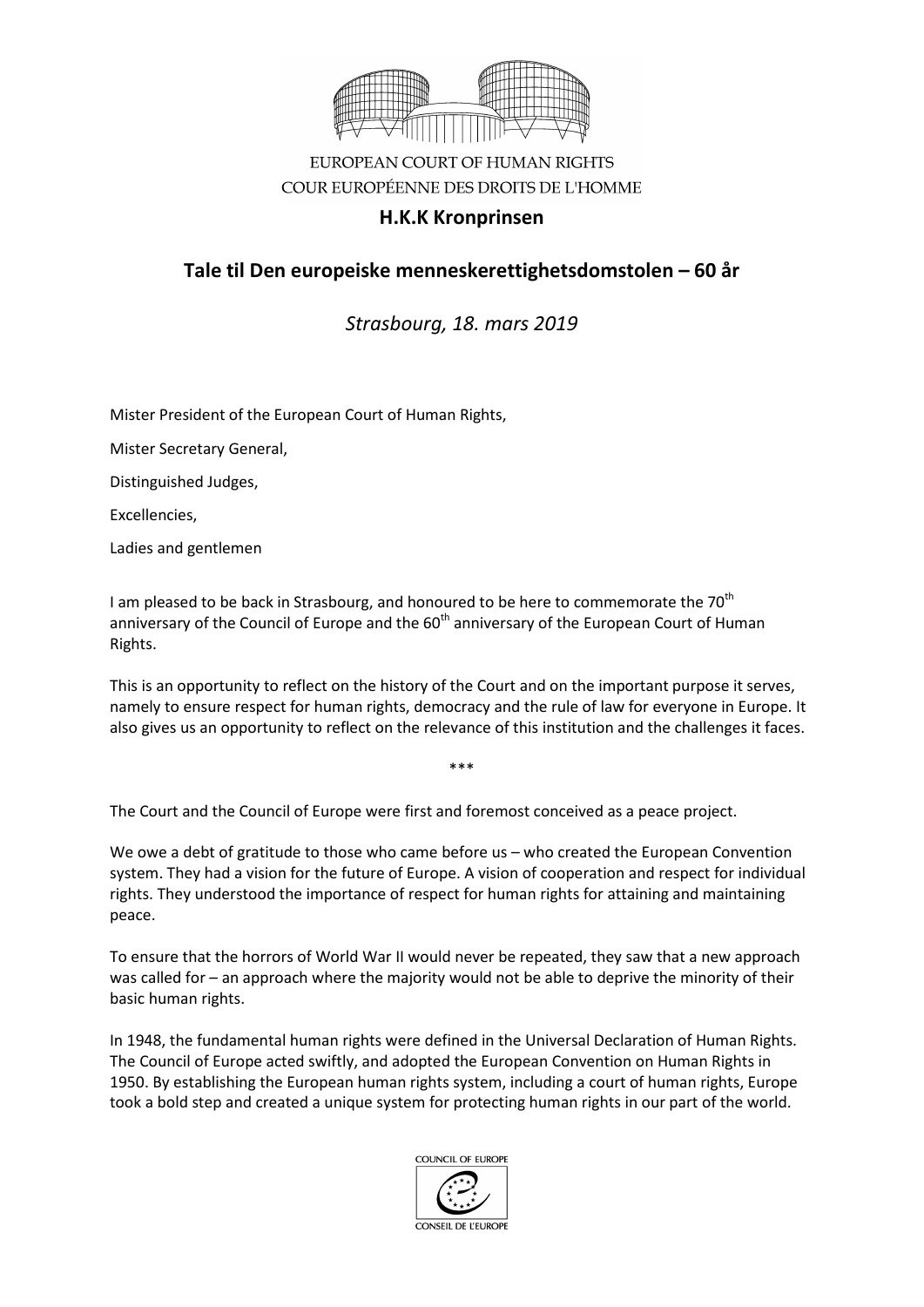With the fall of the Berlin wall, the end of the Cold War, and the subsequent dramatic changes that unfolded in Europe at the end of the 1980s and through the 1990s, the Council of Europe and this Court gained a new relevance. They became key institutions for building a more integrated Europe.

Walls came down, new members joined, and a unity of common values was built up.

Today this Court has the task of safeguarding the fundamental rights of 830 million European citizens. The Court protects our common European values, as reflected in the individual rights. Today however, these values are being challenged. The Council of Europe and the Court are under pressure in parts of Europe.

\*\*\*

Let me therefore emphasise the crucial importance of this Court's work to safeguard fundamental rights.

The Court is unique in that its decisions are legally binding for all 47 member states. States are obliged to implement the Court's decisions. This requires political will. Each state must mobilise that will and abide by its international obligations.

States that have the political will but lack the means to meet their obligations can receive assistance from the Council of Europe.

I consider this cooperation to be extremely important. I also welcome the expansion and professionalization of this work under the current Secretary General. And I gather that there is great need for it.

In my view, the Court's impact on the situation of individuals in member states is often underestimated. The list of achievements and landmark judgments from the Court is long and impressive.

Rights we now take for granted have, in fact, been defined by the Court.

I am proud that a former Norwegian judge, Mr Rolv Ryssdal is the longest serving President of this Court. I was reminded yet again of the impressive legacy of Mr Ryssdal, when I stopped at his bust in the lobby of this building today.

*\*\*\**

In 1950, the establishment of a supranational court to protect human rights and the introduction of a right of individual petition were revolutionary steps. Norway was the second state to ratify the European Convention on Human Rights on January 15, 1952. However, it took another 12 years of reflection before Norway recognised the compulsory jurisdiction of the Court, in 1964.

Since then Norway has been a firm supporter of the Court and the Convention system.

This year, which marks the Court's  $60<sup>th</sup>$  anniversary, is also the 20<sup>th</sup> anniversary of the Norwegian Human Rights Act.

Under this act, the provisions of the European Convention on Human Rights, are implemented directly in Norwegian law with precedence over any other legislation that conflicts with them.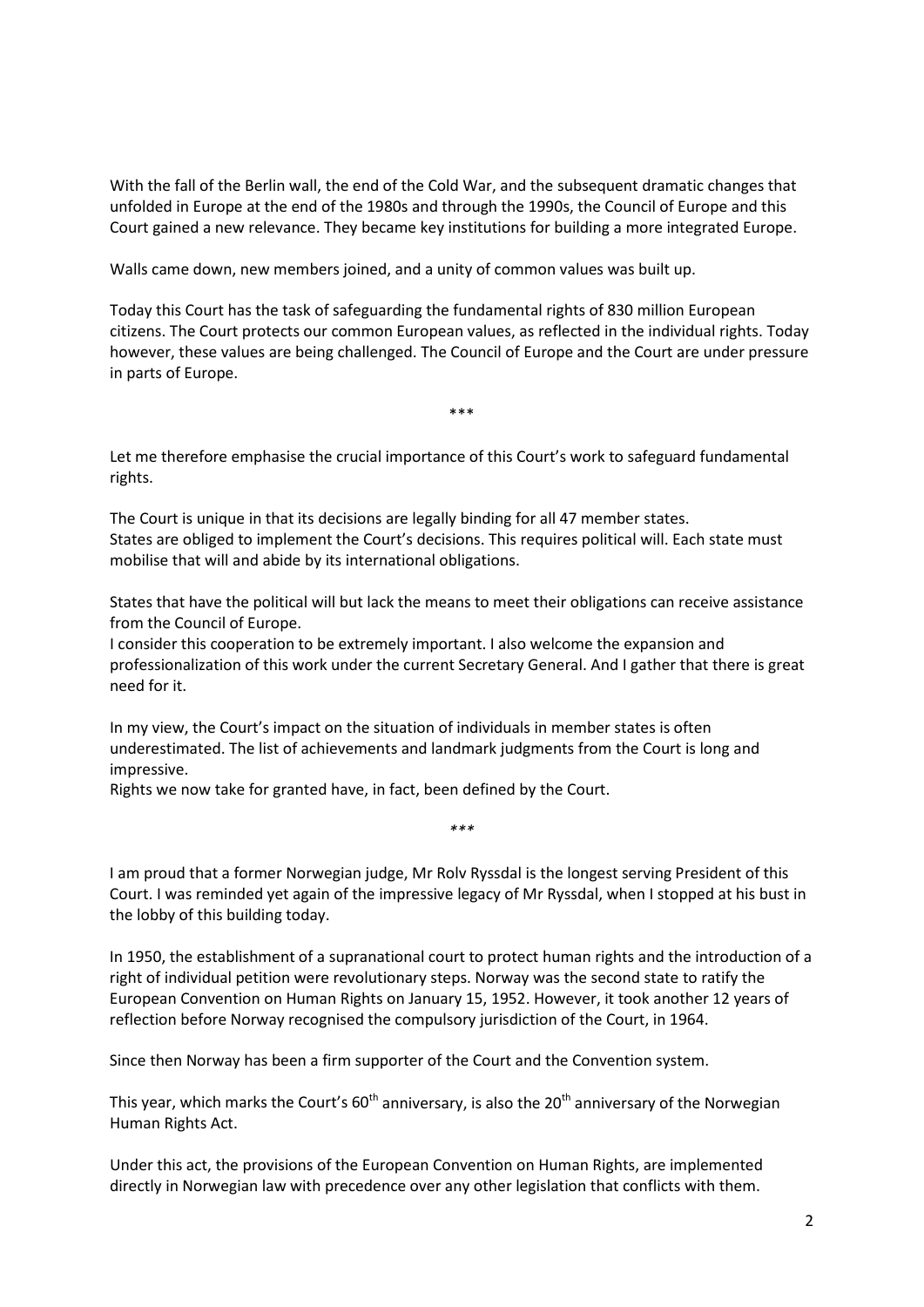In 2014, the Storting – the Norwegian parliament – adopted amendments to the Constitution giving human rights an even stronger position in Norwegian law. Furthermore, the Norwegian Supreme Court has stated that it will interpret these provisions in the light of the jurisprudence of the Court of Human Rights.

Consequently, it is fair to say that Norwegian law develops in tandem with the Court's jurisprudence.

\*\*\*

#### Mr President,

The Court has undergone major reforms in a changing Europe during your tenure. With the inclusion of many new member states during the late 1990s and early 2000s, the number of cases has increased. This in turn has led to a large backlog.

Mr President, you have achieved a lot during your term.

You have been involved in many important judgments. You have succeeded in substantially reducing the backlog. I would like to take this opportunity to congratulate you and your colleagues and supporters on an impressive achievement. On my visit today, I have seen a Court that is modern and efficient.

The work of the Court, like that of other Council of Europe institutions, is funded mainly through states' obligatory contributions. Today, unfortunately, we see that the challenges are growing faster than the budgets available for finding solutions.

Norway has been a longstanding supporter of the Court. I am therefore glad that the Norwegian Government has decided to make a further contribution of 600 000 Euros to the Special Account for 2019. We hope that this will alleviate the burden on the court and make it possible to further reduce the backlog of cases.

\*\*\*

President, judges and distinguished guests,

Allow me to address an issue that is close to my heart.

I am a United Nations Development Programme Goodwill Ambassador and I travel around the world to promote the implementation of the Sustainable Development Goals. My ambition is to persuade world leaders to put the SDGs firmly at the top of the agenda. However, one thing is quite clear to me – there will be no genuine development without national stability and peace.

The SDGs set clear targets and they give us a solid framework for making strategic decisions on how to shape the future.

Agenda 2030 is a compelling platform for transformation. Transformation from poverty to prosperity;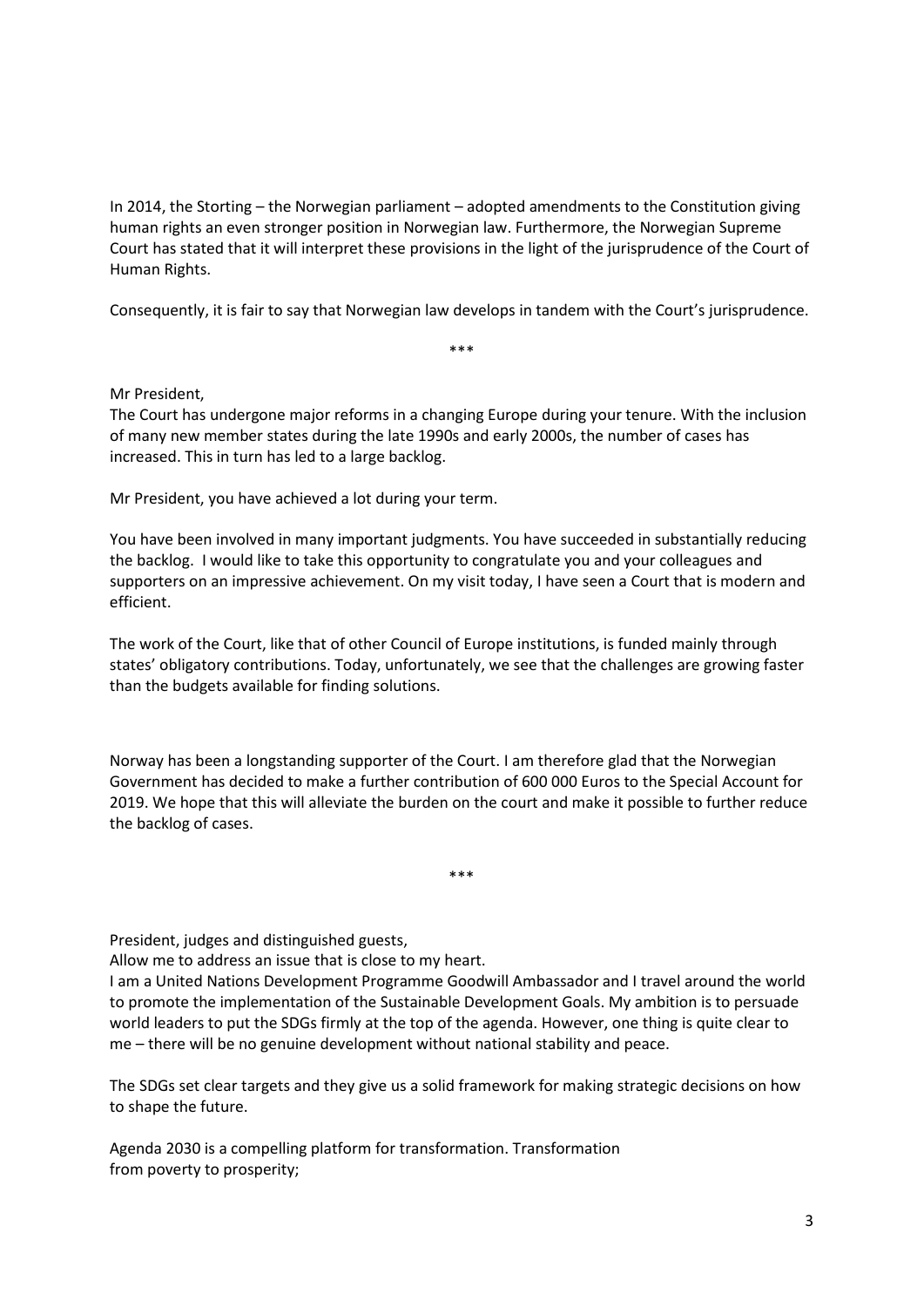from inequality to equity; from marginalisation to opportunities for all; from suppression to freedom.

It has the potential to change everyday life for all.

The 2030 Agenda brings the world together. The commitment to leave no one behind goes to the core of our humanity – our willingness and ability to ensure equal rights and dignity for all.

According to the Council of Europe's own assessment, 85 % of its operational activity is relevant for the attainment of the SDGs. This Court is playing a part in this context, perhaps most obviously in relation to SDG 16 on peace, justice and strong institutions, and SDG 5 on gender equality.

#### President,

Human rights, democracy and the rule of law must never be taken for granted. They must be actively defended, every day. This is particularly important at a time when fundamental democratic principles are being challenged and where the legitimacy of the European Court of Human Rights is being questioned by some states.

These challenges pose real and immediate threats to human rights, democracy and rule of law in Europe.

There are no sustainable alternatives to democracy. Violations of rights and depotism will inevitably lead to instability, insurrection, violence and suffering.

\*\*\*

I would like to take this opportunity to voice my concern about growing disrespect for international law and increasing nationalism. As a strong supporter of inclusive cooperation, I disagree with those who claim that international relations are a zero-sum game. We face common challenges and we should find ways of working better together in order to address them.

Sometimes the very short-term interests of one state may best be served by acting alone. However, the longer-term interests of states will best be secured through mutually binding cooperation.

It is our task to highlight the benefits of international cooperation and international law.

And it is our task to make the general public aware of the positive impact this Court has on their everyday lives. In this way, I hope that we can increase understanding of the role of the Court and the Council of Europe and win strong public support for these crucial institutions.

There have been criticisms that the Court limits national sovereignty, and encroaches on areas that should be left to national authorities to decide.

#### I take a different view.

Namely that the Court offers legal solutions to some very difficult questions. It gives valuable guidance to states and can help them reconcile different interests among their populations.